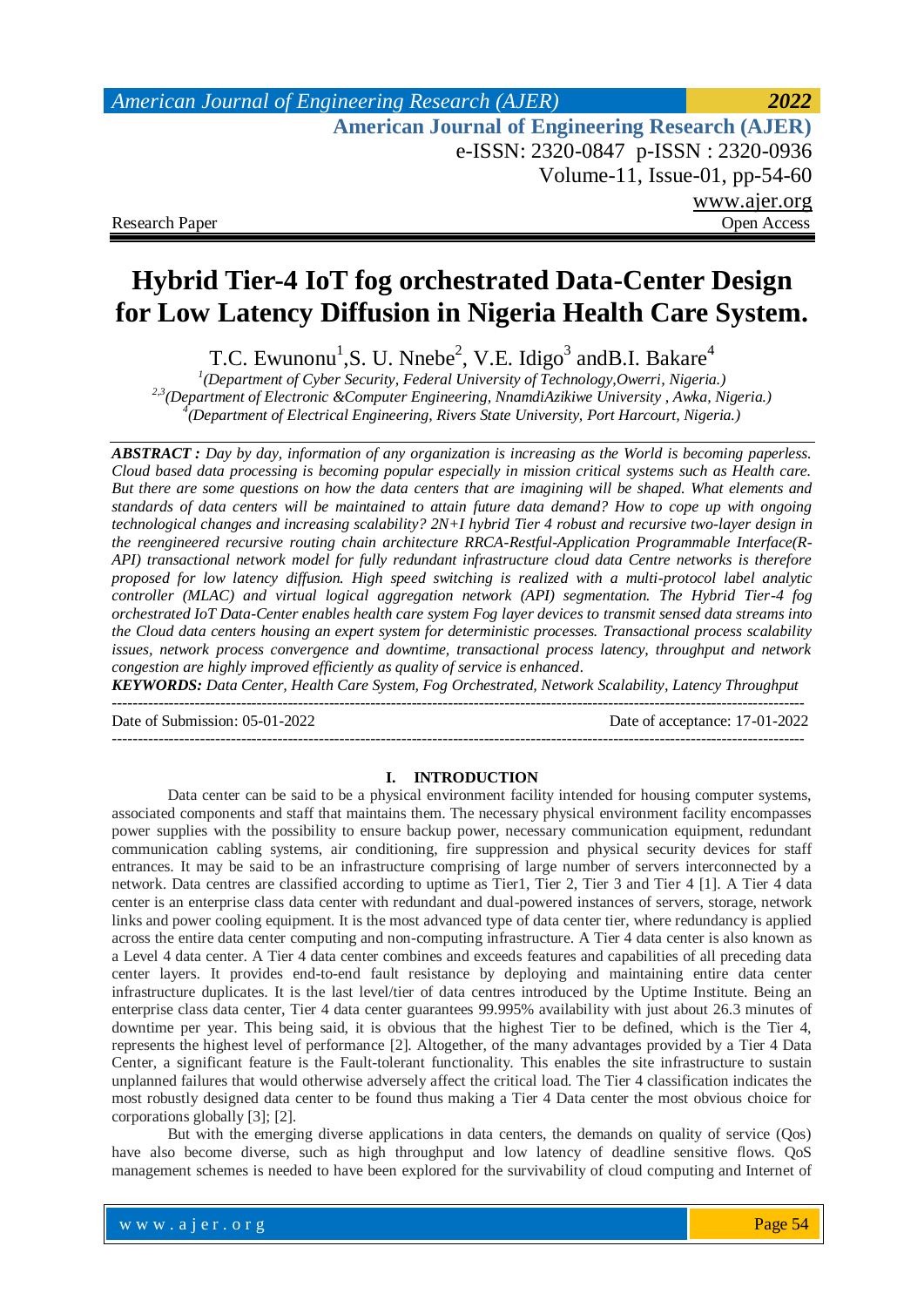things (IoT) clusters. With the ever increasing proliferation of smart devices in today's world, together with an exponential rise in wireless data demand, network usage is already creating significant burden on existing cellular networks. There is a near absence of optimal handling algorithms for IoT node joins or exits in clusters in Tier 4 Data centres thereby affecting QoS managements and latency especially when deployed in a health care system (HCS) environment [4]. Data center networks are expected to enable massive connectivity for a wide range of applications. The traditional way of providing security services for data center is difficult to support these applications flexibly and effectively. This implies that supporting security services will inevitably result in the additional networking operations and complexities, imposing the extra network end-to-end delay and latency. To support the latency critical service, in existing current data center systems, there is need to employ an hybrid enterprise class data centre tier with improved redundant and dual powered instances of servers and fog orchestrated computing modeling facility. This paper therefore presents a Hybrid Tier-4 fog orchestrated IoT Data-Center Design for Low Latency Diffusion in Nigeria Health Care System.

However, Data centers can be classified in different aspects depending upon characteristics. Based on the destination, there are four different type of datacenters[5]: Corporate data centers, Web hosting data centers, providing computer infrastructure as a service, Data centers that provide Turnkey Solutions and Data centers that use the technology to Web 2.0. Data Center energy expert Jonathan Koomey identified four types of data centers [6]viz: Public cloud providers (Amazon, Google), Scientific computing centers (national laboratories), Co-location centers (private 'clouds' where servers are housed together) and 'in-house' data centers (facilities owned and operated by company using the servers). To evaluate the quality and reliability, Data center standard are measured [7]. This standard also indicates the hosting ability of a data center. The Uptime Institute (https://uptimeinstitute.com) is the IT industry's most trusted and adopted global standard for the proper design, building and operation of data centers as backbone of the digital economy. Uptime Institute tier standards provide a data center classification as follows: Tier 1 data center (99.611% minimum uptime), Tier 2 data center (99.741% minimum uptime), Tier 3 data center (99.982% minimum uptime), and Tier 4 data center (99.995% minimum uptime). The data center tier levels, requirement and utilization places are [8] shown in the table l:

| Ti             | <b>Requirements</b>                                                                | <b>Applications</b> |                   |    |
|----------------|------------------------------------------------------------------------------------|---------------------|-------------------|----|
| er Levels      |                                                                                    |                     |                   |    |
|                | Single non-redundant distribution path serving the IT equipment<br>٠               |                     | Utilized          | by |
| 1              | Non redundant capacity components                                                  | small               |                   |    |
|                | Basic site infrastructure with expected availability of 99.671%<br>٠               |                     | <b>Businesses</b> |    |
|                | Annual downtime 28.8 hours due to site<br>٠                                        |                     |                   |    |
| $\overline{2}$ | Meets or exceeds all Tier 1 requirements<br>٠                                      |                     | Utilized          | by |
|                | Redundant site infrastructure capacity components with expected availability<br>٠  | medium              |                   |    |
|                | of 99.741%                                                                         |                     | <b>Businesses</b> |    |
|                | 99.749% Uptime<br>٠                                                                |                     |                   |    |
|                | Partial redundancy in power and cooling<br>٠                                       |                     |                   |    |
|                | Annual downtime 22 hours due to site<br>٠                                          |                     |                   |    |
| 3              | Meets or exceeds all Tier 2 requirements<br>٠                                      |                     | Utilized          | by |
|                | Multiple independent distribution paths serving the IT equipment<br>٠              | larger              |                   |    |
|                | All IT equipment must be dual-powered and fully compatible with the<br>٠           |                     | <b>Businesses</b> |    |
|                | topology of a site's architecture                                                  |                     |                   |    |
|                | Concurrently maintainable site infrastructure with expected availability of<br>٠   |                     |                   |    |
|                | 99.982%                                                                            |                     |                   |    |
|                | No more than 1.6 hours of downtime per year<br>٠                                   |                     |                   |    |
|                | N+1 fault tolerant providing at least 72 hours power outage protection<br>٠        |                     |                   |    |
|                | Annual downtime 1.6 hours due to site<br>٠                                         |                     |                   |    |
| $\overline{4}$ | Meets or exceeds all Tier 3 requirements<br>٠                                      |                     | Utilized by       |    |
|                | All cooling equipment is independently dual-powered, including chillers and<br>٠   |                     | Enterprise        |    |
|                | heating, ventilating and air-conditioning (HVAC) systems                           |                     | Corporations      |    |
|                | Fault tolerant<br>site infrastructure<br>with electrical power storage<br>and<br>٠ |                     |                   |    |
|                | distribution facilities with expected availability of 99.995%                      |                     |                   |    |
|                | $2N+I$ fully redundant infrastructure (the main difference between tier 3 and<br>٠ |                     |                   |    |
|                | tier 4 data centers)                                                               |                     |                   |    |
|                | 96 hour power outage protection                                                    |                     |                   |    |
|                | Annual downtime 0.4 hours due to site                                              |                     |                   |    |

**Table1: Data center Tier levels[8]**

From the table 1, Tier 4 design requires double the infrastructure of a Tier 3 design. Tier 3 and Tier 4 data center specifications require IT equipment to have dual power inputs.

#### **II NON-RECURSIVE TRADITIONAL DATACENTER NETWORK ARCHITECTURE**

All online services and Web application sits on datacenter network for availability network services and data. Two common underlying networks Infrastructure for e-health application performance efficiency are e-health

| www.aler.org | Page 55 |
|--------------|---------|
|--------------|---------|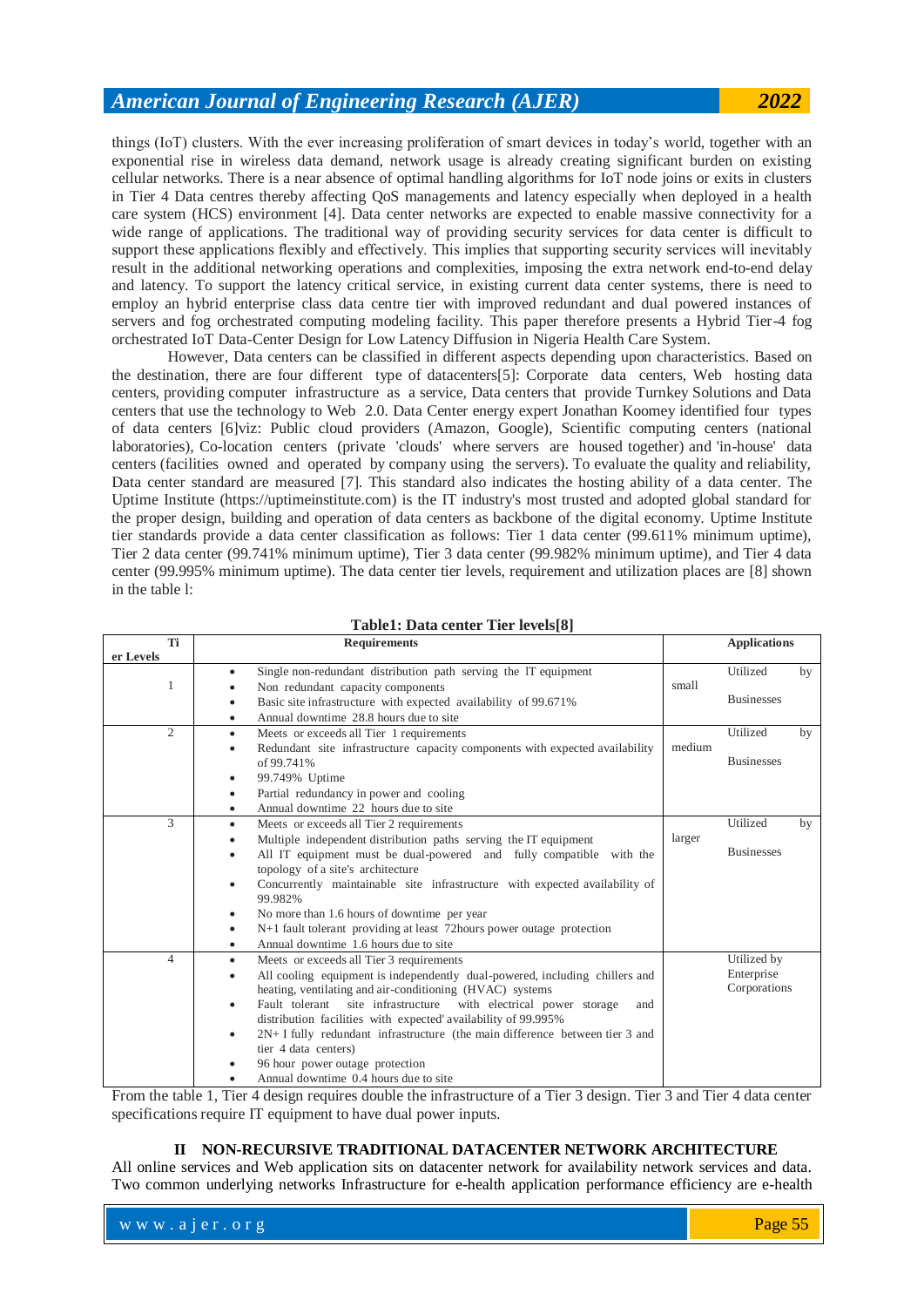datacenter network architecture and e-health process Network Topology. Datacenters are the foundations that support every applications and enterprise operations in e-health systems. In fact, they are large-scale and have data-intensive communications, but the main challenge is how to build a robust scalable but secure cloud based network availability model that delivers significant aggregate bandwidth and excellent quality of service (QoS) for e-commerce platform. As revealed in literature, most efforts geared towards the following architectures; Fattree, Monson, DCell, BCube, Fincom, VL2, DPillar and DCCN, have been used in recent years based on their switch and server centric classification for e-commerce operation **[**9**]**.In context, the physical network topology of most legacy process networks is typically organized as a three layer hierarchy illustrated in Figure 1



**Fig. 1: Three-layer legacy process topology including Firewalls [9]**

As in Figure 1, the process network model comprises e-access switches, e-aggregation switches and ecore switches. The e-access switches are connected to the backed e-servers such as database servers, application servers and web servers. The aggregation switches are used for the aggregation of the access switches while the core switches provide routing to and fro the enterprise core network. In designing a data center network using three-tier design model, the main consideration is scalability since it is based on hierarchical design. Hence new aggregation switch pairs are added with no need to modify the existing aggregation pairs. In this model, full mesh is not required as data center core switches do the routing. From the legacy process network topology layout above, its limitations could be summarized as follows [9]:

### **2.1 Transactional process Scalability Issues**

The rapid growth of online/web services and applications that runs on e-commerce networks makes scalability a key design factor for all modern networks. A scalable process network has the potential for incremental expansion by adding more e-servers into the already operational structure without affecting the performance of the already existing running e-servers. Legacy e-health process networks are not scalable. Hence, when the number of e-commerce application as well as its end users increases, the network will either be congested or break down entirely.

#### **2.2 Transactional Network process convergence and downtime**

Legacy e-health process networks have problems of convergence and downtime thereby affecting functional operations. Inadequate security could affect business continuity especially in cases of unavailability owing to downtime.

### **2.3 Transactional process Latency**

In this case, this refers to the total time taken for e-health data packets to move from one location to another network location. The legacy e-health process network architecture generates over 30% network latency in eswitching and traffic delay thereby negatively affecting responsiveness to business demands and services.

#### **2.4 Transactional Throughput**

Throughput in commercial online transaction processing must have very high throughput especially with read, insert, update and delete intensive designs. Since the application is used by numerous IoT patient endpoints, the key aims of recursive in the context of e-health systems are availability, speed, concurrency and recoverability.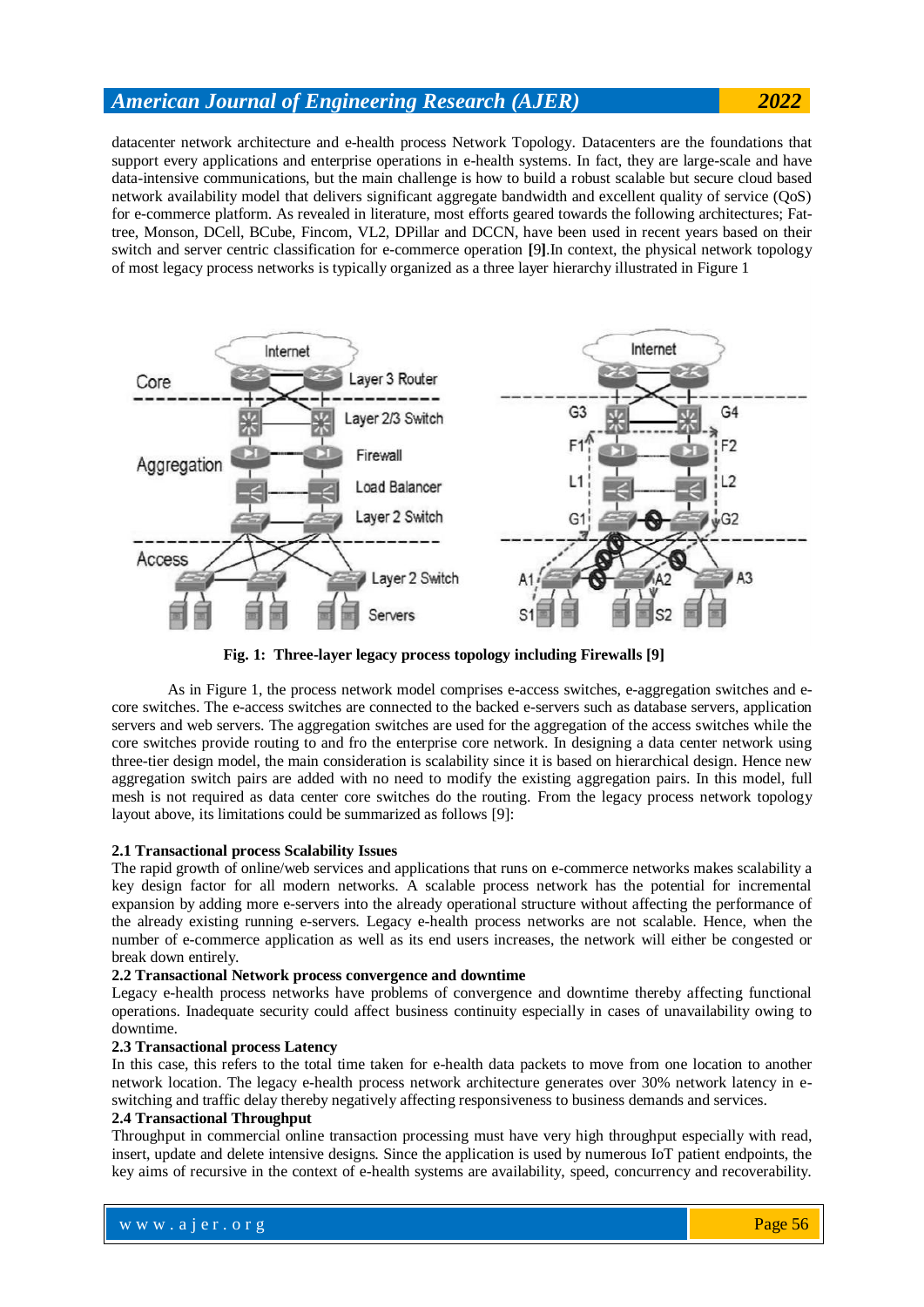Throughput describes the capacity of a system to transfer data. Since the demand for data exchange is extremely large compared with other networks, the first design goal is to maximize the throughput. In cases where there are no retransmissions, maximization of the throughput is equivalent to maximizing the link utilization. The amount of bandwidth allocated to different types of packets affect throughput. Due to the bulky architecture of the legacy networks which results to about 30% network latency in e-switching, the overall throughput is negatively affected.

#### **2.5 Transactional Network Congestion**

These networks have variety of middle-boxes (e.g., Firewalls, load balancers and SSL off-loaders, web caches and intrusion prevention boxes) to protect, manage and improve the performance of applications and services. Existing networks have limited supports for middle-boxes. Hence, a typically overload of path selection mechanisms that compels traffic through the desired sequences of middle boxes placed on the network path is unavoidable. These create unnecessary bottlenecks and congestion.

Thus, from reviewed literature on few existing Data centre networks for e-commerce systems, no particular network scheme or system has proved to be most effective to suite the peculiarity of the mission critical systems and environment such as health care delivery. Hence, the current work will primarily develop a hybrid Tier 4 IoT fog orchestrated robust and recursive two-layer design in the reengineeredRestful-Application Programmable Interface(R-API)transactional network model for network availability. This comprises the IoT user account domain, access/virtualization layer and hybrid speed redundancy layer. The advantages of twolayer legacy process model design include:

- i. The number of devices used is greatly reduced which offers significant security on the network as well as simplifies device management, reduces the number of system failure points, and allows tighter security control.
- ii. Design simplicity due to fewer switches and so fewer managed node.
- iii. Reduced network latency since the number of switch hops has been reduced.
- iv. Reduced network design oversubscription ratio.

#### **III MATERIALS AND METHOD**

The core materials and tools employed in the research include e-access switches, e-core/e-aggregation switching modules, multi-protocol label analytic controller (MLAC), Virtual machines (VM) and IoT Edge sensors.

The existing three layer Data centre (DCN) process network model was reengineered to two-layer process network model and integrated into the development of the proposed recursive routing network (RRN) system to ensure network availability. The e-aggregation layer is embedded into the e-core layer exploring port density, aggregation throughput and over subscription requirements. In this case, the e-access switches that are used for e-server connectivity are mapped in high density e-core/e-aggregation switching modules. These eswitches offer the switching and routing functionalities for access switching interconnections and the various server virtual local area networks (APIs).

Hence, the proposed process network model has the e-aggregation of access switches at the e-core layer instead of the normal e-aggregation layer similar to the three-layer design model. This aggregation of the e-access switches at the core layer allows for more flexibility and easier support for secured virtualization. However, for the two-layer network model, the connection between aggregation switch pairs is fully meshed with high bandwidth so as to avoid bottlenecks in the network.

#### **3.1 Model Design formulation**

Let Recursive-DCN be an acronym chosen for the reengineered R-API transactional DCN. Recursive-DCN was designed to have four subnets (subnet 1-4) which were called Recursive-DCN<sub>sp</sub>, Recursive-DCN<sub>sp</sub>, Recursive-DCN<sub>sc</sub>, Recursive-DCN<sub>sd</sub> interconnected as shown in figure 2, where *s* is a subnet factor for A1a, B1b, C1c, and D1d such that s > 0. Each Recursive-DCN uses High Performance Computing (HPC) servers and a Multi-Protocol Label Switch (MLS) layered in recursively defined architecture following DCell formation. Since the reengineering of Recursive-DCN is for efficient web application integration, only one (4-port) MLAS and few servers are needed. So, four subnets are chosen as in Figure 2. Virtual server instances are enabled on the HPC servers in the network.

Servers in each Recursive-DCN<sub>s</sub> are connected to MLS port corresponding to it, and owing to the running virtual instances V*i*, a commodity 4-port switch with 40GB/s per port serve the design purpose. Also, each of the Recursive-DCN<sub>s</sub> is interconnected to each other through the MLAS ports. The HPC server used in this work has two ports for redundancy (in Gigabytes). Each server is assigned a 2-tuple (a1, a0) in consonance with its ports (a1, a0 are the redundant factors) together with a API ID (1 to 1005). Cisco Ws-C3560-44Ps-E IOS version 15.2 was leveraged for MLAS used in this work; hence, the number 1005 is the maximum number of API that can be created in it. The switch is a multilayer commodity switch that has an open-flow capability.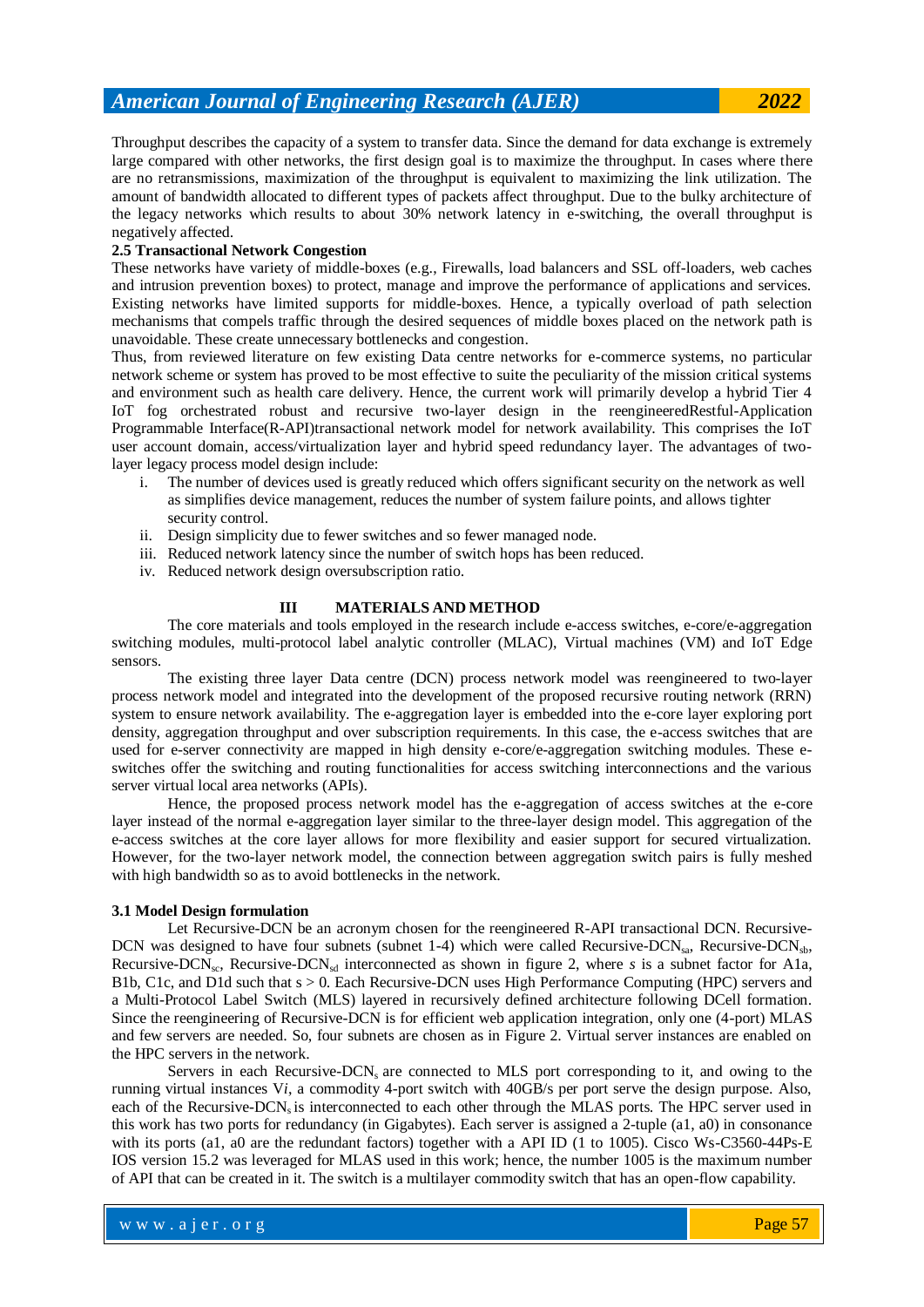

**Fig 2: Re-engineered R-AP transactional IoT model (Computational Analytic service)**

This open-flow capability together with its API capability was leveraged upon to improve the overall data center network security. Each server has two links in Recursive-DCN<sub>s</sub> One connects to an MLAS, hence to other servers within its own subnets. The other server connects to a server in other Recursive-DCN<sub>s</sub> through its API segmentation. This is as shown in figure 3. Recursive-DCN, servers have virtual instances running on it and are fully connected with every other virtual node in the architecture.



**Fig. 3: Recursive-DCN Logical architecture with Secure R-API Mapping**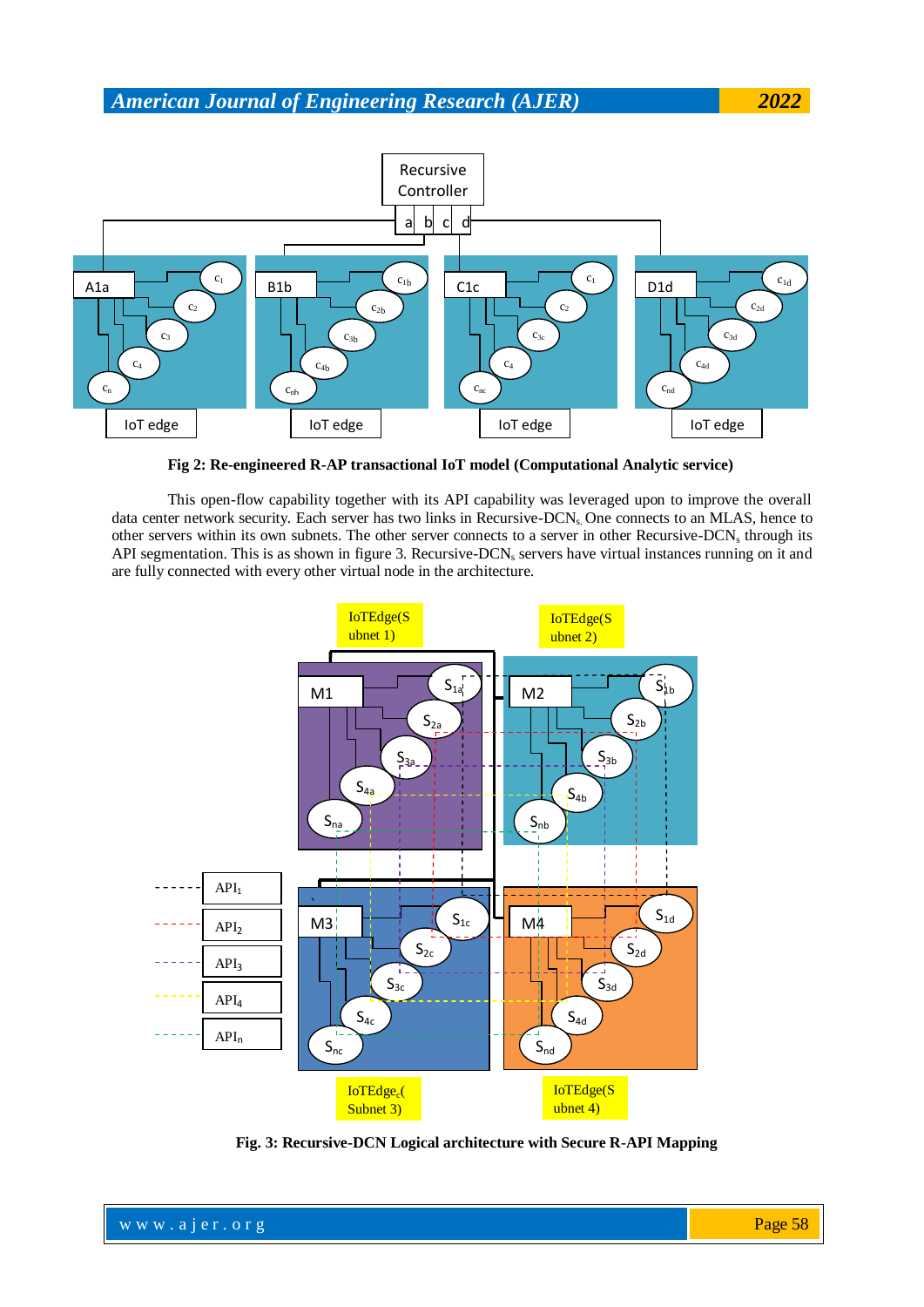### **IV RESULTS AND DISCUSION**

#### **4.1Cloud Data Stream Bandwidth Utilization**

From the Edge Fog application perspective, data stream bandwidth utilization deals with the network capacity to transmit data from the fog orchestrated edge data centre to the cloud. Compared with the traditional tier 4, 3 layer infrastructure-DCell TCP algorithm and LaSDaAoptimization algorithm and 2 layer model recursive routing chain algorithm RRCA, bandwidth is optimally utilized in the proposed Hybrid Tier 4 Data centre-TCP. Figure 4 shows the Plot of IoT Data stream bandwidth availability for the traffic workload. In the proposed scheme, when the number of IoT edge devices is between 200 and 2000, it was observed that the oscillatory trends tend to be stable as the average number of edge devices used per unit of time increases gradually. The trend indicates that the system bandwidth utilization capacity is considerably high especially with the hybrid 2 layer model TCP R-API algorithm. Therefore, the system can do more processing using recursive routing Algorithm-TCP compared with other algorithms. The maximum bandwidth utilization profiles for 2 layer recursive routing chain algorithm (RRCA)-TCP (R-API), 3 layer DCell-TCP (R-API), and 3 layer LaSDaA-TCP (R-API) are 82.2%, 16.57%, and 1.23% respectively. This shows that the proposed 2 layer RRCA algorithm DCN can carry substantial data streams and be stabilized at the maximum workload.



**Fig. 4: IoT data stream bandwidth Vs Edge Workload**

#### **4.2 Cloud Data Congestion Profile**

In Figure 5, congestion fault tolerance refers to the ability of the system to withstand queuing jobs or workload without crashing. With too many traffic workloads from end-users, the effects of the introduced algorithms were investigated. Looking at the proposed scheme, when the number of IoT edge devices is between 200 and 2000, it was observed that the congestion profiles for RRCA-TCP (R-API), DCell-TCP (R-API) and LaSDaA-TCP (R-API) gave 16.67%, 33.33% and 50% respectively. This implies that elasticity resulting from the auto-scaling algorithm reduced the effect of congestion to the barest minimum as shown in Figure 5.



**Fig.5: IoT Edge data stream Congestion Profile**